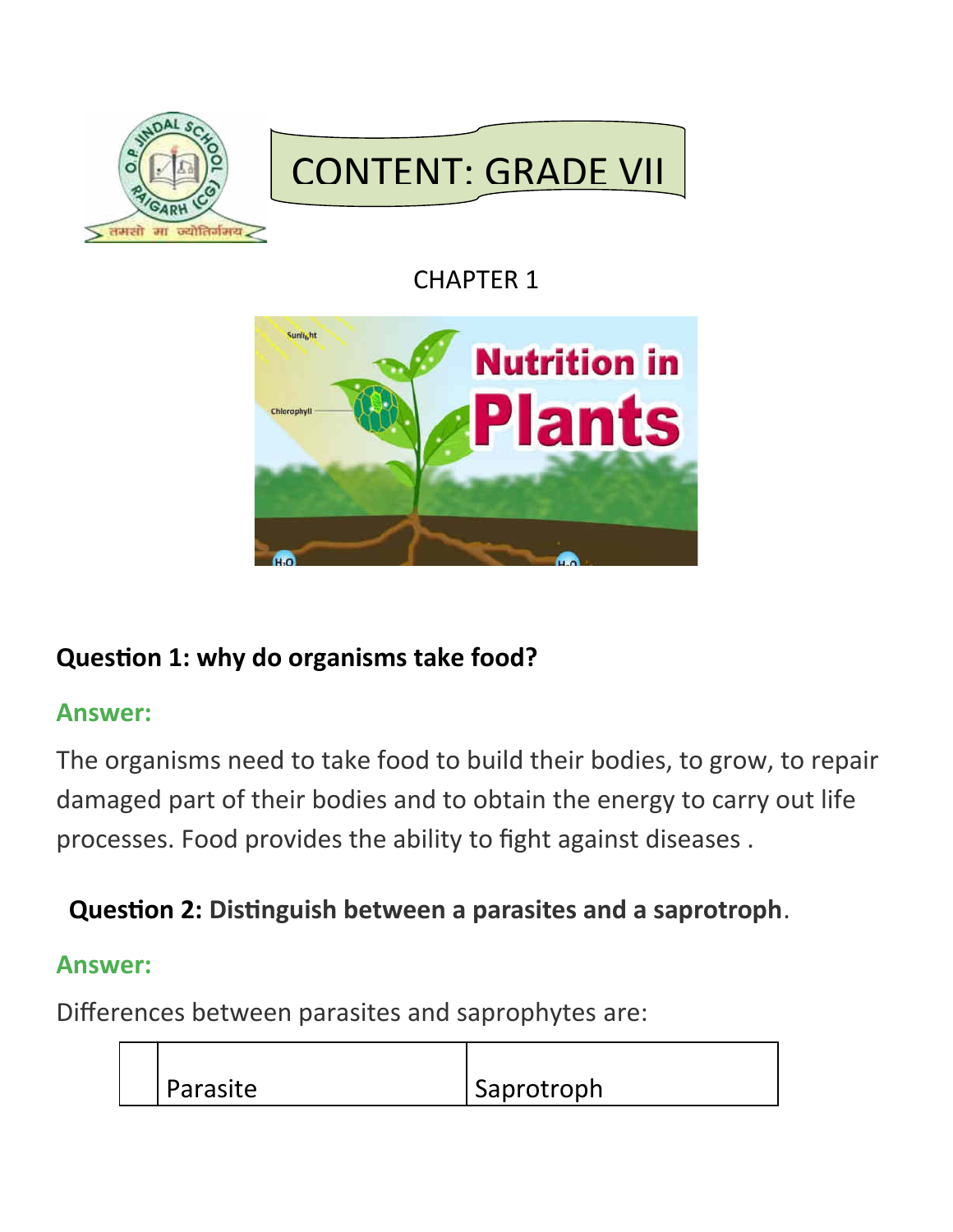| 1              | The organism that lives<br>inside the body of<br>another organism (host)<br>and derives the food<br>from it. | The organism that feeds<br>on dead and decaying<br>organic matter. They do<br>not require any host. |
|----------------|--------------------------------------------------------------------------------------------------------------|-----------------------------------------------------------------------------------------------------|
| $\overline{2}$ | They harm the body of<br>host.                                                                               | They are cleaning agents.                                                                           |
| 3              | Cuscuta plant is a<br>parasite.                                                                              | Fungi is a saprotroph.                                                                              |

# **Question 3: How would you test the presence of starch in leaves?**

#### **Answer:**

Presence of starch in leaves can be tested by iodine test. Iodine turns starch solution into blue-black color.

**Question 4: Give a brief description of the process of synthesis of food in green plants.**

## **Answer:**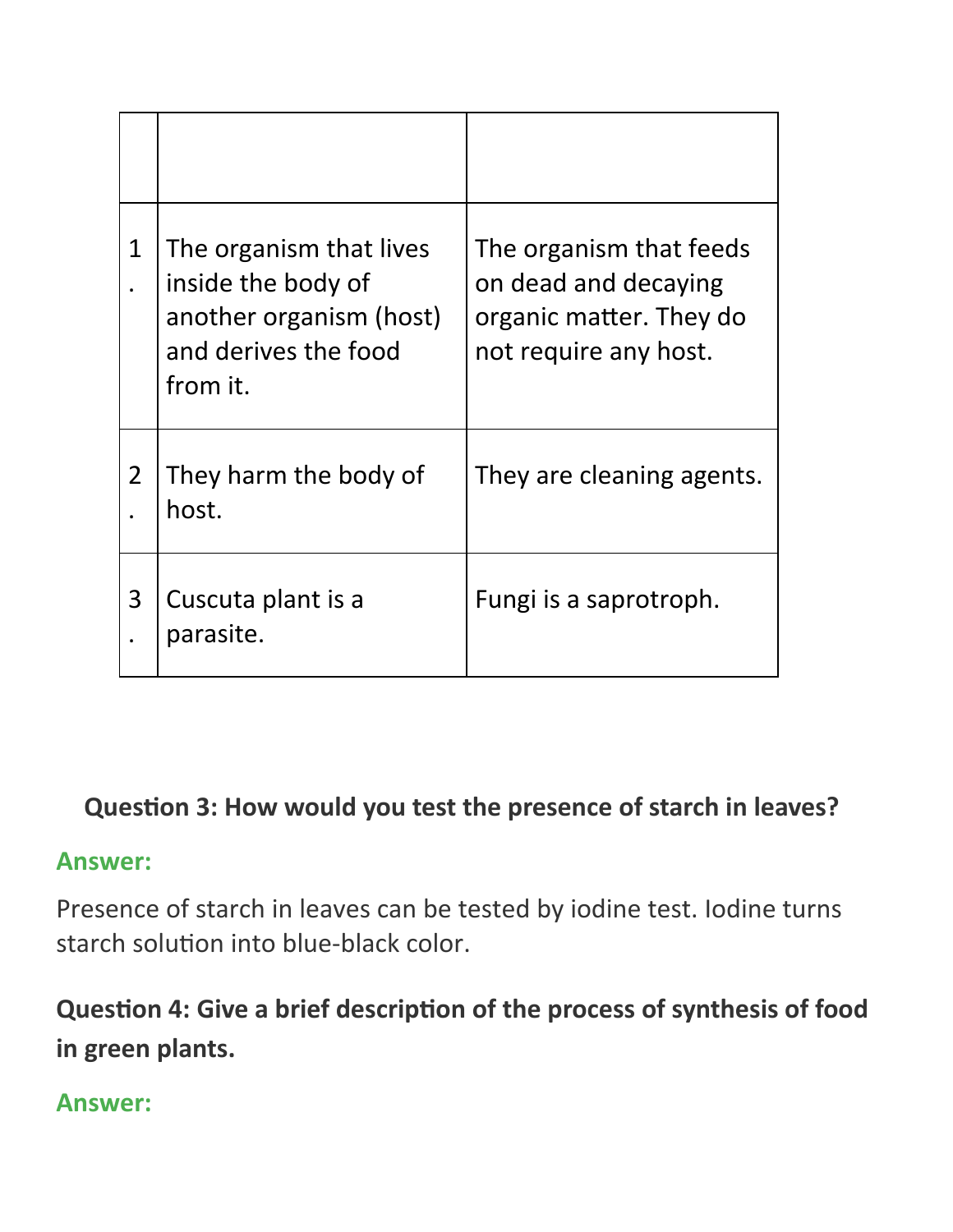Plants prepare their own food by the process of photosynthesis. Leaves of the plants have green pigment called chlorophyll, which helps them to capture the energy of the sunlight and they synthesis food from carbon dioxide and water. The reaction for the process of photosynthesis can be shown as follows:

Carbondioxide+Water−→−−−−−Carbohydrate(food)+Oxygen

 During photosynthesis, food is synthesized and oxygen is, released in the process.

**Question 5: Show with the help of a sketch that plants are the ultimate source of food.**

**Answer:**



**Question 6: Why do farmers grow many fruits and vegetable crops inside large green houses? What are the advantages to the farmers?**